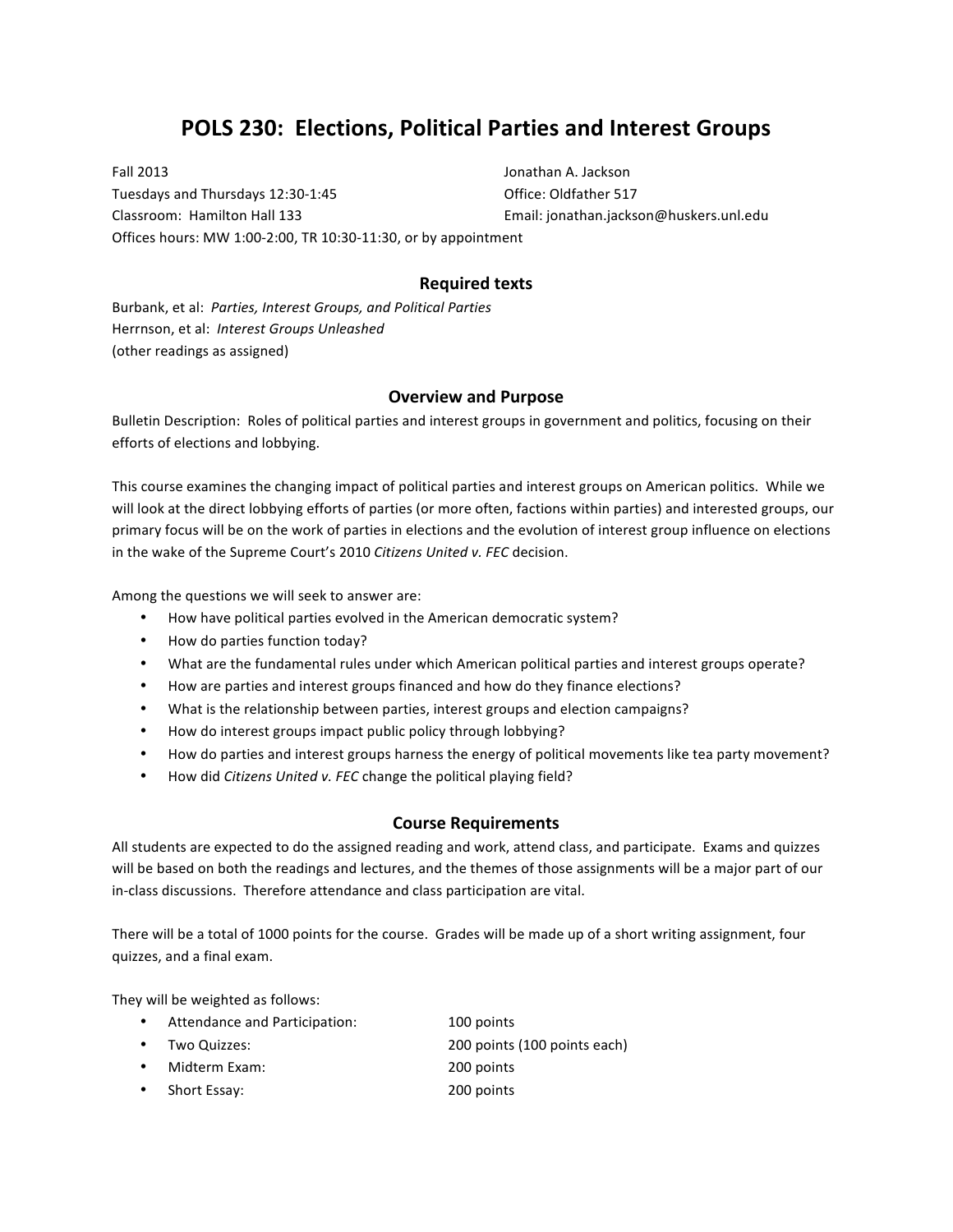• Final Exam: 300 points

The points for each assignment will added together and the decimal point shifted one to the left to get the final grade. For example, a total of 756 points for all assignments represents a final grade of 75.6; a C.

The quizzes will be a mixture of multiple-choice, true-false and short answer questions. Each quiz will cover the prior section's materials (in other words, not comprehensive). The midterm exam will be comprehensive of the material covered up to that point, as will the final exam. However, both exams will slightly emphasize the material not covered by prior testing (that is the material covered in the few weeks before the exam.

The goal of the exams and quizzes is to gauge the level of understanding the student has of the material covered. They are designed to encourage proper study skills, critical thinking, and analytical reasoning.

The essay will be a maximum of four concise, well-written pages, written in 10-point Times New Roman font with unmodified margins, single spaced except between paragraphs. An additional page will be allowed for notes and a bibliography (no Wikipedia). There is no need for a cover page; place paper title and student information in the header. The ideal paper starts as a seven-page first draft and is trimmed down to four by cutting fluff. You may choose any topic in contemporary politics or political science, with the approval of your instructor. The paper should propose and support a policy proposal or explain some aspect of the impact of political parties or interest groups on elections. The writing must be the original work of the student except for properly credited quotes.

The essay will be graded holistically: There is no "counting off" of mistakes, although persistent or distractingly glaring errors will affect the score. Instead, the essay will be judged on the student's ability to research, analyze and make arguments about major developments or issues. The best papers identify a question or thesis and use research to develop a logical conclusion. This is the same way writing is graded in the GRE and judged in the work world, so you should become accustomed to it.

You should submit your topic for approval before the midterm exam. Your instructor will be happy to provide guidance and assistance for the paper. It is due before Thanksgiving.

#### **Grade Scale**

The grade scale for this course will be:

| $A = 94 - 100$ | $B - 80 - 83$ | $D+ = 67-69$  |
|----------------|---------------|---------------|
| $A - 90 - 93$  | $C+ = 77-79$  | $D = 64-66$   |
| $B+ = 87-89$   | $C = 74-76$   | $D - 60 - 63$ |
| $B = 84-86$    | $C = 70-73$   | $F = 0-59$    |
|                |               |               |

As noted previously, the points for each assignment will added together and the decimal point shifted one to the left to get the final grade. For example, a total of 756 points for all assignments represents a final grade of 75.6: a C.

#### **Class Policies**

**Make-up** assignments: Should you miss a quiz or the exam, you can schedule a make-up exam with the instructor if you can provide evidence that you missed the class for a valid reason. This would include a doctor's note/bill or a cast on a newly broken arm. Non-valid reasons include, but are not limited to, what you did the night before and how it kept you from waking up the next day.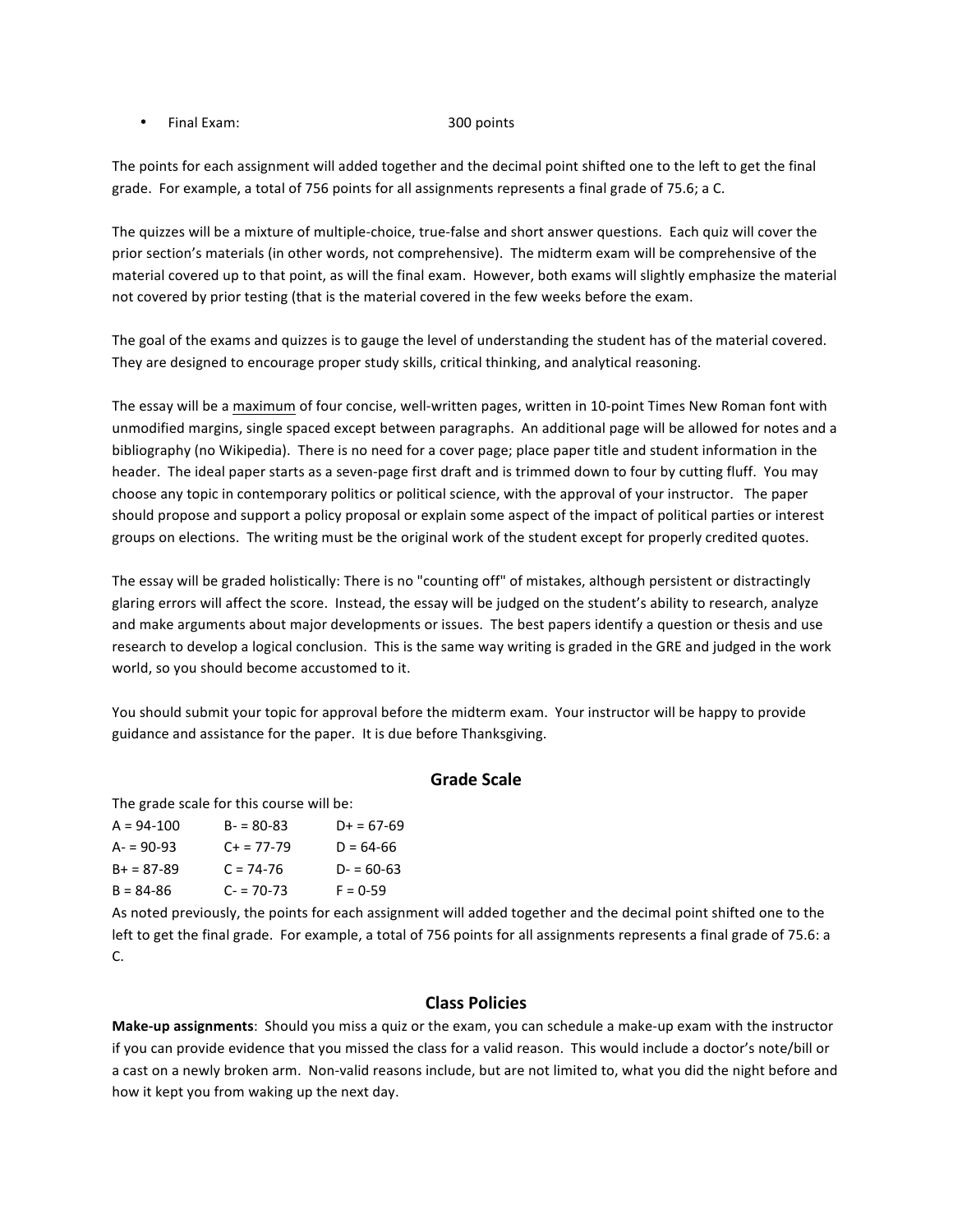**Incompletes and Withdrawals**: Students will only be given an "I" (incomplete) for valid reasons, such as verified military deployment or illness, and only if the student has made substantial satisfactory progress in the course. To withdraw from a course, follow UNL procedures; your instructor will not do it for you.

Laptops and other electronic devices: Please put away all electronic devices at the beginning of class except those being used for the class. Turn your phone off or put it on silent (not vibrate) mode. The inappropriate use of electronic devices is distracting to you and rude to the instructor and other students.

We will start with allowing the use of laptops, but the instructor reserves the right to later ban their use except for those students with a documented disability. Even when laptops are used exclusively to take class notes, they virtually eliminate eye contact and the other types of non-verbal communication that allow for meaningful conversations to take-place. You are a student, not a stenographer.

Disability Policy: Students with disabilities are encouraged to contact me instructor for a confidential discussion of their individual needs for academic accommodation. It is the policy of the University of Nebraska-Lincoln to provide flexible and individualized accommodations to students with documented disabilities that may affect their ability to fully participate in course activities or to meet course requirements. To receive accommodation services, students must be registered with the Services for Students with Disabilities (SSD) office, 132 Canfield Administration, 472-3787 voice or TTY.

Academic Honesty: Plagiarism and cheating, as defined by the UNL Student Code of Conduct, are not allowed. The in-class punishment schedule for such acts may include a zero for the assignment and failure of the entire course. Major violations will also be reported to the student's department chairperson or head and to the Judicial Office.

**Respect:** Please show respect for the opinions of your fellow students. Students should feel free to express their views without fear of condemnation or harassment inside or outside the classroom. Likewise, students should not seek to use the free and open exchange of ideas as a license to provoke or denigrate others. Clearly, there is a balancing act involved, but it can be achieved if students engage each other in a spirit of goodwill.

| <b>Schedule</b> |                            |                                               |  |  |
|-----------------|----------------------------|-----------------------------------------------|--|--|
| Week            | Subject                    | Reading                                       |  |  |
| Aug 27, 29      | Introduction               | Burbank, Chapter 1                            |  |  |
|                 |                            | Herrnson, Preface (pp. x-xiii)                |  |  |
| Sep 3, 5        | The Political Landscape    | Burbank, Chapters 4 and 5                     |  |  |
| Sep 10, 12      | Parties in America         | Burbank, Chapter 2                            |  |  |
|                 |                            | Ten Things Political Scientists Know that You |  |  |
|                 |                            | Don't                                         |  |  |
| Sep 17, 19      | <b>How Parties Work</b>    | Burbank, Chapter 3                            |  |  |
|                 |                            | Nebraska: A place where Republicans and       |  |  |
|                 |                            | Democrats still play nice                     |  |  |
| Sep 24, 26      | <b>Financing Campaigns</b> | Burbank, Chapter 6                            |  |  |